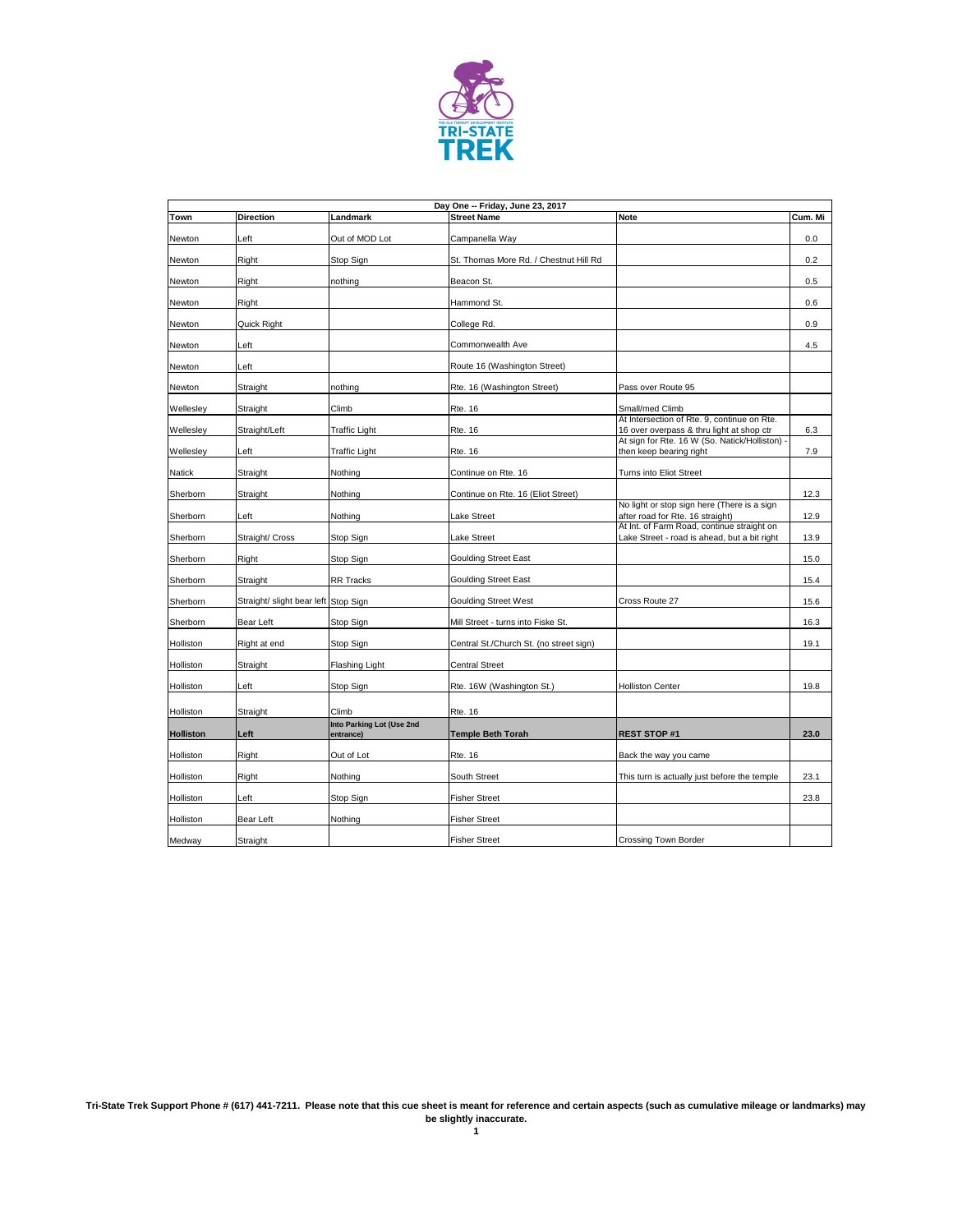

|                   | Day One -- Friday, June 23, 2017 |                              |                                           |                                                                 |         |  |  |
|-------------------|----------------------------------|------------------------------|-------------------------------------------|-----------------------------------------------------------------|---------|--|--|
| <b>Town</b>       | <b>Direction</b>                 | Landmark                     | <b>Street Name</b>                        | <b>Note</b>                                                     | Cum. Mi |  |  |
| Medway            | Left                             |                              | <b>Milford Street</b>                     |                                                                 | 25.6    |  |  |
| Medway            | Right                            | <b>Traffic Light</b>         | <b>Summer Street</b>                      | 126 South                                                       | 26.1    |  |  |
| Medway            | Right                            |                              | Main Street/Hartford Ave/Rte.126          |                                                                 | 26.7    |  |  |
| Medway            | Quick Bear Left                  | At Fork                      | Main Street                               | Bear left @ West/Main St Fork to Stay on<br>Main St             | 26.8    |  |  |
| Bellingham        | Right                            |                              | <b>Farm Street</b>                        | at Pizza and Pub                                                | 27.7    |  |  |
| Bellingham        | Left                             | Caution Children             | Cedar Hill Road                           |                                                                 | 29.7    |  |  |
| <b>Bellingham</b> | Right                            | <b>Traffic light</b>         | Hartford Ave                              |                                                                 | 30.0    |  |  |
| Mendon            | Left                             | <b>Traffic Light</b>         | Cape Road                                 |                                                                 | 31.8    |  |  |
| Mendon            | Right                            |                              | <b>Bates Street</b>                       | Sign hidden on right- Climb coming up                           | 32.2    |  |  |
| Mendon            | Right                            | 4 Way Stop                   | Bellingham Street (No street Sign)        |                                                                 | 33.0    |  |  |
| Mendon            | Left                             | Stop Sign                    | Hartford Ave (No Sign)                    |                                                                 | 34.2    |  |  |
| Mendon            | Bear Right                       |                              | Main Street / Providence St               | Providence turns into Main                                      | 34.8    |  |  |
| Mendon            | Left                             | <b>Traffic Lights</b>        | Rte. 16W / Hastings St                    | Stay Right at Fork                                              | 36.2    |  |  |
| Mendon            | Right                            |                              | <b>Hartford Avenue West</b>               |                                                                 | 37.1    |  |  |
| Mendon            | Straight                         | Over Bridge                  | <b>Hartford Ave</b>                       | Tight, narrow bridge                                            | 40.0    |  |  |
| Uxbridge          | Straight                         | Climb                        | <b>Hartford Ave</b>                       | Steep climb                                                     |         |  |  |
| Uxbridge          | Straight                         | Stop Sign                    | Hartford/Granite/Linwood St. Intersection |                                                                 |         |  |  |
| Uxbridge          | Straight                         | <b>RR Tracks</b>             | <b>Hartford Ave</b>                       |                                                                 |         |  |  |
| Uxbridge          | Left                             | <b>Traffic Light</b>         | North Main Street (No sign)               | at CVS                                                          | 41.2    |  |  |
| Uxbridge          | Right                            | Nothing                      | Seagrave Street                           | Sign is hidden                                                  | 42.2    |  |  |
| Uxbridge          | Right                            | Stop sign                    | Rte. 16 (Douglas Street)                  | No street sign                                                  | 42.3    |  |  |
| Uxbridge          | Right                            |                              | Cross Road                                | At Police Station                                               | 43.0    |  |  |
| <b>Uxbridge</b>   | <b>Right</b>                     | Into Parking Lot             | VFW Post 1385                             | <b>REST STOP #2</b>                                             | 43.0    |  |  |
| Uxbridge          | Left                             | Out of Lot                   | Cross Road                                |                                                                 |         |  |  |
| <b>Uxbridge</b>   | Right                            | to continue on               | Route 16 (Douglas Street)                 |                                                                 |         |  |  |
| Uxbridge          | Straight                         | Nothing                      | Rte. 16/146 intersection                  |                                                                 |         |  |  |
| Douglas           | Straight                         |                              | Continue on Rte. 16                       |                                                                 |         |  |  |
| Douglas           | Straight/Left                    | Stop Sign/ Blinking Light    | <b>Rte. 16</b>                            | Just after, stay left on Route 16 - Follow<br>sign for Route 16 | 47.3    |  |  |
| Douglas           |                                  | <b>Big Climbs</b>            | <b>Rte. 16</b>                            |                                                                 |         |  |  |
| Douglas           | Straight                         | <b>Blinking Yellow Light</b> | SW Main St.                               |                                                                 | 49.7    |  |  |
| Webster           | Straight                         |                              | SW Main St.                               |                                                                 |         |  |  |
| Thompson, CT      | Straight                         |                              | E Thompson Rd.                            |                                                                 |         |  |  |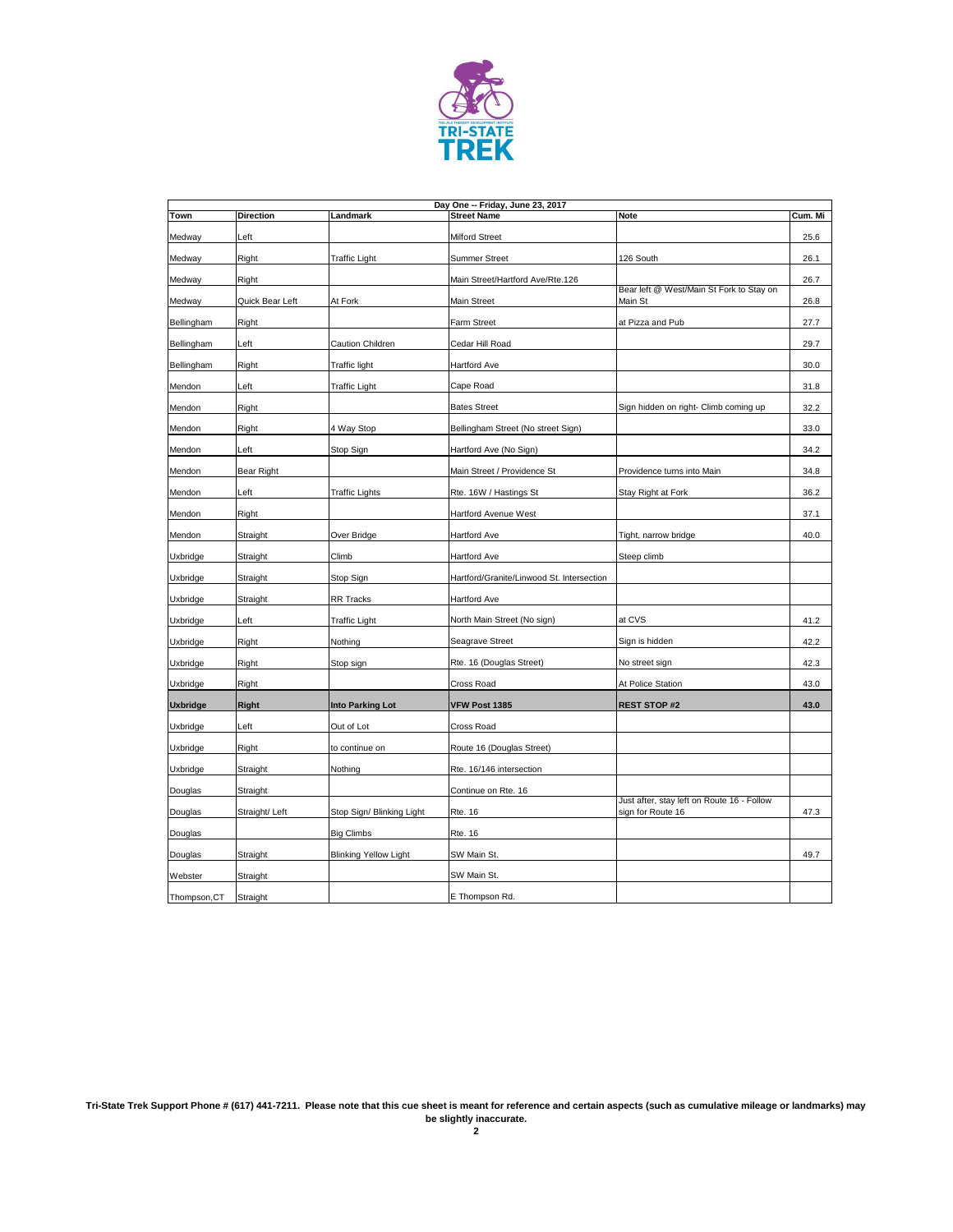

| Day One -- Friday, June 23, 2017 |                     |                                                    |                                        |                                                                 |         |  |
|----------------------------------|---------------------|----------------------------------------------------|----------------------------------------|-----------------------------------------------------------------|---------|--|
| Town                             | <b>Direction</b>    | Landmark                                           | <b>Street Name</b>                     | <b>Note</b>                                                     | Cum. Mi |  |
| Thompson                         | Right               | At yield sign                                      | Sand Damn Rd.                          |                                                                 |         |  |
| Thompson                         | Straight            | Stop Sign                                          |                                        | At Indian Hill Road to stay on Sand Damn                        |         |  |
| Thompson                         | Right               |                                                    | Thompson Rd.                           | At the end of Sand Damn Rd.                                     |         |  |
| Webster, MA                      | Left                | <b>Traffic Light</b>                               | Lake Parkway                           | Right after crossing 395                                        |         |  |
| Webster                          | <b>Right</b>        | <b>Into Parking Lot (towards</b><br>middle school) | <b>Bartlett High School</b>            | <b>LUNCH STOP</b>                                               | 58.5    |  |
| Webster                          | Left                | Out of Lot                                         |                                        | Back to main entrance                                           | 57.8    |  |
| Webster                          | Right               | to continue on                                     | Lake Parkway (turns into Klebart)      |                                                                 | 58.8    |  |
| Webster                          | Right               | Stop Sign                                          | <b>School Street</b>                   |                                                                 | 59.4    |  |
| Webster                          | Left at end         | Stop Sign                                          | Main Street (No sign)                  |                                                                 | 60.2    |  |
| Webster                          | Straight            | <b>RR Tracks</b>                                   | <b>Main Street</b>                     |                                                                 | 60.3    |  |
| Webster                          | Left                | Light                                              | Chase Ave.                             | Hill Climbs Ahead                                               | 60.4    |  |
| Webster                          | Left                | Stop Sign                                          | Route 12 (Schofield Ave)               | Unmarked                                                        | 61.0    |  |
| Webster                          | Right               | Stop Sign                                          | Rte. 131 North                         | Hill Climbs Ahead                                               | 64.6    |  |
| Thompson                         | Straight            | <b>Traffic Light</b>                               | Rte. 131 North                         | Intersection of Fabyan Road                                     |         |  |
| Thompson                         | Left                | <b>Traffic Light</b>                               | Rte. 197                               | Cindy's 4 corner restaurant. You're almost<br>at the flag barn! | 68.1    |  |
| Woodstock                        | Left                | Nothing                                            | Dugg Hill Road                         | Sign is crooked - keep an eye out                               | 69.5    |  |
| Woodstock                        | Straight            | Stop Signs (2)                                     | Dugg Hill Road                         |                                                                 |         |  |
| Woodstock                        | Right at end        | Nothing                                            | <b>Roseland Park Road</b>              |                                                                 | 72.4    |  |
| Woodstock                        | <b>Bear Left</b>    | At Fork                                            | <b>Roseland Park Road</b>              |                                                                 | 72.7    |  |
| <b>Woodstock</b>                 | Left                | <b>Into Parking Lot</b>                            | <b>Roseland Park</b>                   | <b>REST STOP #3</b>                                             | 73.6    |  |
| Woodstock                        | Left                | Out of Lot                                         | Roseland Park Road                     |                                                                 |         |  |
| Woodstock                        | <b>Bear Right</b>   | Stop Sign                                          | Stonebridge Road (becomes 171)         |                                                                 | 74.6    |  |
| Woodstock                        | Straight            | <b>Traffic Light</b>                               | Rte. 171 West                          | <b>Hilly Section Ahead</b>                                      |         |  |
| Woodstock                        | Straight            |                                                    | Rte. 171/198                           | Stay straight on Rte. 198                                       |         |  |
| Woodstock                        | Straight            | <b>Hill Climb</b>                                  | Rte. 198 South                         | <b>Big Hill Climb</b>                                           |         |  |
| Eastford                         | Straight            |                                                    | Rte. 198 South                         | Crossing Town Border                                            |         |  |
| Eastford                         | Straight/ Stay Left | Stop Sign                                          | Rte. 198 South                         | Stay to the left of the Ivy Glenn Memorial                      |         |  |
| Eastford                         | Straight            | <b>Traffic Light</b>                               | Rte. 198 South                         | Junction of 198 and 44                                          | 85.9    |  |
| <b>Eastford</b>                  | Left                | Into Grassy Area                                   | <b>Natchaug State Forest Enterance</b> | <b>REST STOP #4</b>                                             | 88.5    |  |
| Eastford                         | Left                | Out of Lot                                         | Rte. 198 South                         |                                                                 |         |  |
| Chaplin                          | Straight            |                                                    | Rte. 198 South                         | Crossing Town Border - Hilly Section Ahead                      |         |  |
| Chaplin                          | Right               | Nothing                                            | Bedlam Road                            | Turn comes up fast - heading down a hill                        | 93.6    |  |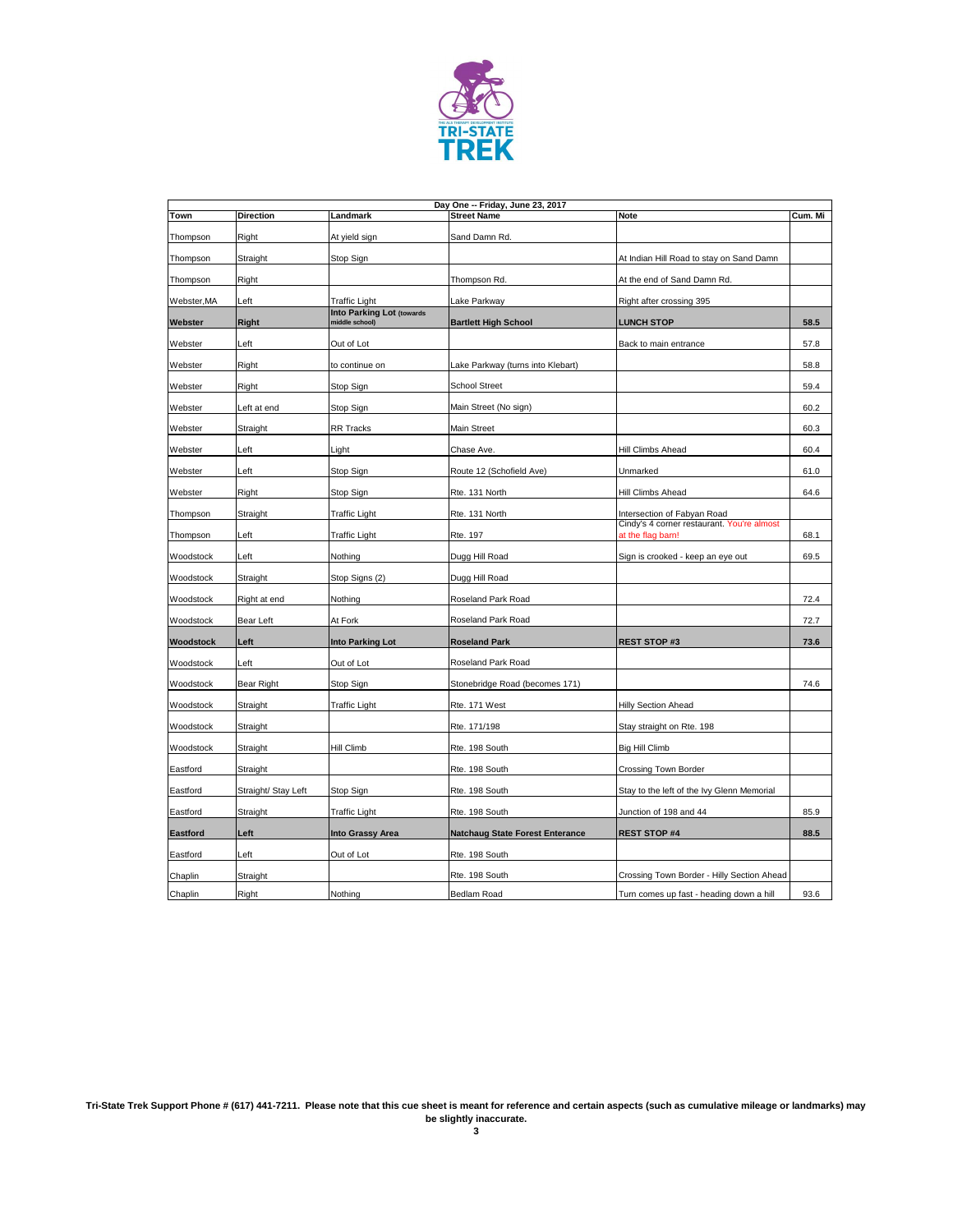

|                  |                    |                        | Day One -- Friday, June 23, 2017               |                                                         |         |
|------------------|--------------------|------------------------|------------------------------------------------|---------------------------------------------------------|---------|
| <b>Town</b>      | <b>Direction</b>   | Landmark               | <b>Street Name</b>                             | <b>Note</b>                                             | Cum. Mi |
| Mansfield        | Straight/Bear Left | before bridge          | Bedlam Road (turns into Atwoodville Rd.)       | <b>Crossing Town Border</b>                             |         |
| Mansfield        | Straight           | Small bridge           | Bedlam Road (turns into Atwoodville Rd.)       |                                                         |         |
| Mansfield        | Right at end       | Stop Sign              | Rte. 89 (Warrenville Road)                     |                                                         | 96.6    |
| Mansfield        | Left               | Nothing                | Mulberry Road                                  |                                                         | 96.7    |
| Mansfield        | Straight           | Stop Sign              | Mulberry Road                                  |                                                         |         |
| Mansfield        | Right at end       | Stop Sign              | <b>Chaffeeville Road</b>                       |                                                         | 98.8    |
| Mansfield        | Left               | Stop Sign              | Gurleyville Road                               | Yellow house on left / white house on right             | 100.3   |
| Mansfield        | Straight           | <b>Hill Climb</b>      | Gurleyville Road                               | Big climb                                               | 101.6   |
| Mansfield        | Left               | Stop Sign              | Horse Barn Hill Road                           |                                                         |         |
| Mansfield        | Left               | <b>Traffic Light</b>   | Rt. 195/Storrs Rd                              | Police detail will help you cross 195 to<br>campus path |         |
| Mansfield        | Straight           |                        | Campus path (parallel to Rt. 195/Storrs<br>Rd) |                                                         | 102.0   |
| Mansfield        | Right              |                        | Mansfield Rd.                                  | Stop Light                                              | 102.1   |
| Mansfield        | Left               | After passing Coventry | Campus Path                                    | At Cross Walk. See Camp Sign                            |         |
| <b>Mansfield</b> |                    |                        | IOVERNIGHT AT UCONN                            |                                                         | 104.6   |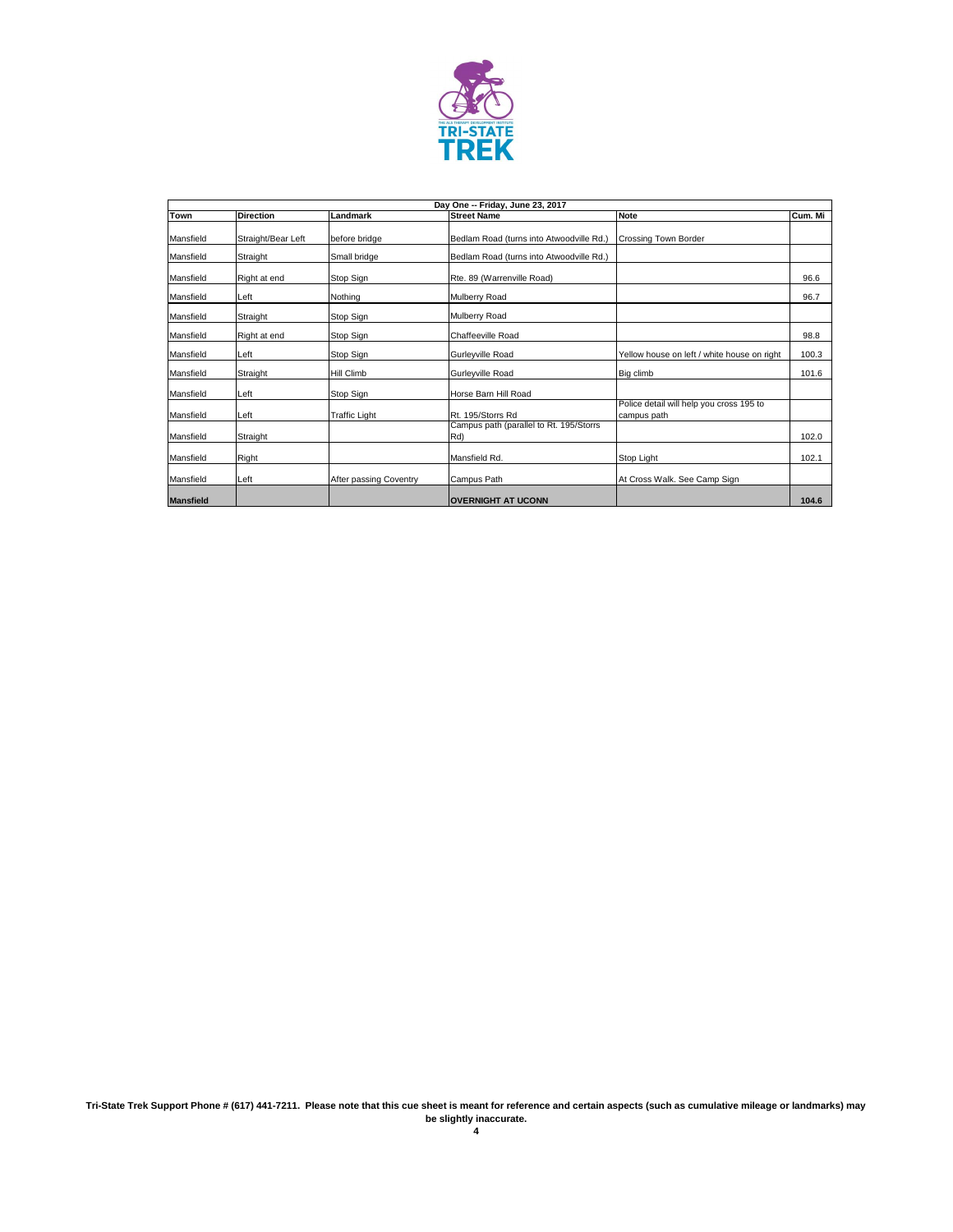

|                 |                     |                           | Day Two -- Saturday, June 24, 2017 |                                                                                    |         |
|-----------------|---------------------|---------------------------|------------------------------------|------------------------------------------------------------------------------------|---------|
| <b>Town</b>     | <b>Direction</b>    | Landmark                  | <b>Street Name</b>                 | <b>Note</b>                                                                        | Cum. Mi |
| Mansfield       | Left                |                           | <b>Gilbert Road</b>                |                                                                                    |         |
| Mansfield       | Right               |                           | Hillside Road                      |                                                                                    |         |
| Mansfield       | Left                |                           | North Eagleville Road              |                                                                                    | 0.0     |
| Mansfield       | Straight            | Stop Sign                 | North Eagleville Road              | Int. of Hunting Lodge Rd. Sharp curve left<br>coming up                            | 0.9     |
| Mansfield       | Left                | Stop sign                 | Stafford Road (Rte. 32)            |                                                                                    | 2.2     |
| Mansfield       | Straight            | <b>Traffic Light</b>      | Stafford Road (Rte. 32)            | Junction of Route 275                                                              |         |
| Mansfield       | Straight            | <b>Blinking Light</b>     | Stafford Road (Rte. 32)            | Junction of Route 31                                                               | 5.8     |
| Windham         | Straight            | Traffic lights (2)        | Stafford Road (Rte. 32)            | Junction of Route 6                                                                | 7.5     |
| Windham         | Straight            | Go through several lights |                                    |                                                                                    |         |
| Windham         | <b>Bear Left</b>    | <b>Traffic Light</b>      | Stafford Road (Rte. 32)            | stay on Route 32 / 66 East through 6 sets<br>of lights                             |         |
| Franklin        | Straight            | <b>Traffic Light</b>      | Stafford Road (Rte. 32)            | Route 32 turns to the right - riders will stay<br>straight through town on Rt 66 E |         |
| Franklin        | Right               | <b>Traffic Light</b>      | Over Bridge                        | Frog Bridge                                                                        | 9.3     |
| Franklin        | Left                | <b>Traffic Light</b>      | Rte. 32 South                      |                                                                                    | 9.5     |
| Franklin        | Straight            | <b>Traffic Light</b>      | Rte. 32 South                      | Junction of Route 207                                                              |         |
| Franklin        | Right               | At bottom of hill         | Meeting House Hill Road            | Easy to miss                                                                       | 17.6    |
| <b>Franklin</b> | Left                | <b>Nothing</b>            | Franklin Town Hall Parking Lot     | <b>REST STOP #1</b>                                                                | 17.7    |
| Franklin        | Right               | Out of Lot                | Meeting House Hill Road            |                                                                                    | 17.8    |
| Franklin        | Right               | to continue on            | Route 32 South                     |                                                                                    |         |
| Franklin        | Straight            | <b>Traffic Light</b>      | Rte. 32 South                      | Junction of Rte. 87                                                                |         |
| Bozrah          | <b>Hard Right</b>   | Nothing                   | <b>Rte. 87</b>                     | At Mobile Station                                                                  | 20.9    |
| Bozrah          | Straight            | <b>RR Tracks</b>          | <b>Rte. 87</b>                     |                                                                                    | 21.1    |
| Bozrah          | 1st Left            | Nothing                   | Stockhouse Road                    | First left after turn - No Traffic Marking                                         | 21.4    |
| <b>Bozrah</b>   | Right at end        | Stop Sign                 | Fitchville Road                    |                                                                                    | 22.8    |
| Bozrah          | Left                | Nothing                   | Rte. 163                           | Before Main's Country Store                                                        | 23.2    |
| Bozrah          | Straight            | Intersection              | Rte. 163                           | Junction of Rte. 2                                                                 |         |
| Bozrah          | Right               | Stop/Yield Sign           | Rte. 163 South                     | Climbs Ahead                                                                       | 23.6    |
| Montville       | Right               | Stop Sign                 | Route 82 West                      | At the end of the road                                                             | 29.6    |
| <b>Salem</b>    | <b>Right</b>        | Into Parking Lot          | <b>Ballestrini's Day Care</b>      | <b>REST STOP #2</b>                                                                | 32.3    |
| Salem           | Right               | Out of Lot                | Rte. 82 West                       |                                                                                    |         |
| <b>Salem</b>    | Straight (2nd Exit) | <b>Traffic Circle</b>     | Rte. 82 West                       | Junction of Route 85                                                               |         |
| Salem           | Straight            | Nothing                   | Rte. 82 West                       | Junction of Route 11- Hill Climbs Ahead                                            |         |
| East Haddam     | Straight            | nothing                   | Rte. 82 West                       | Cross Town Border                                                                  | 38.8    |
| Lyme            | Straight            | Nothing                   | Rte. 82 West                       | <b>Hilly</b>                                                                       |         |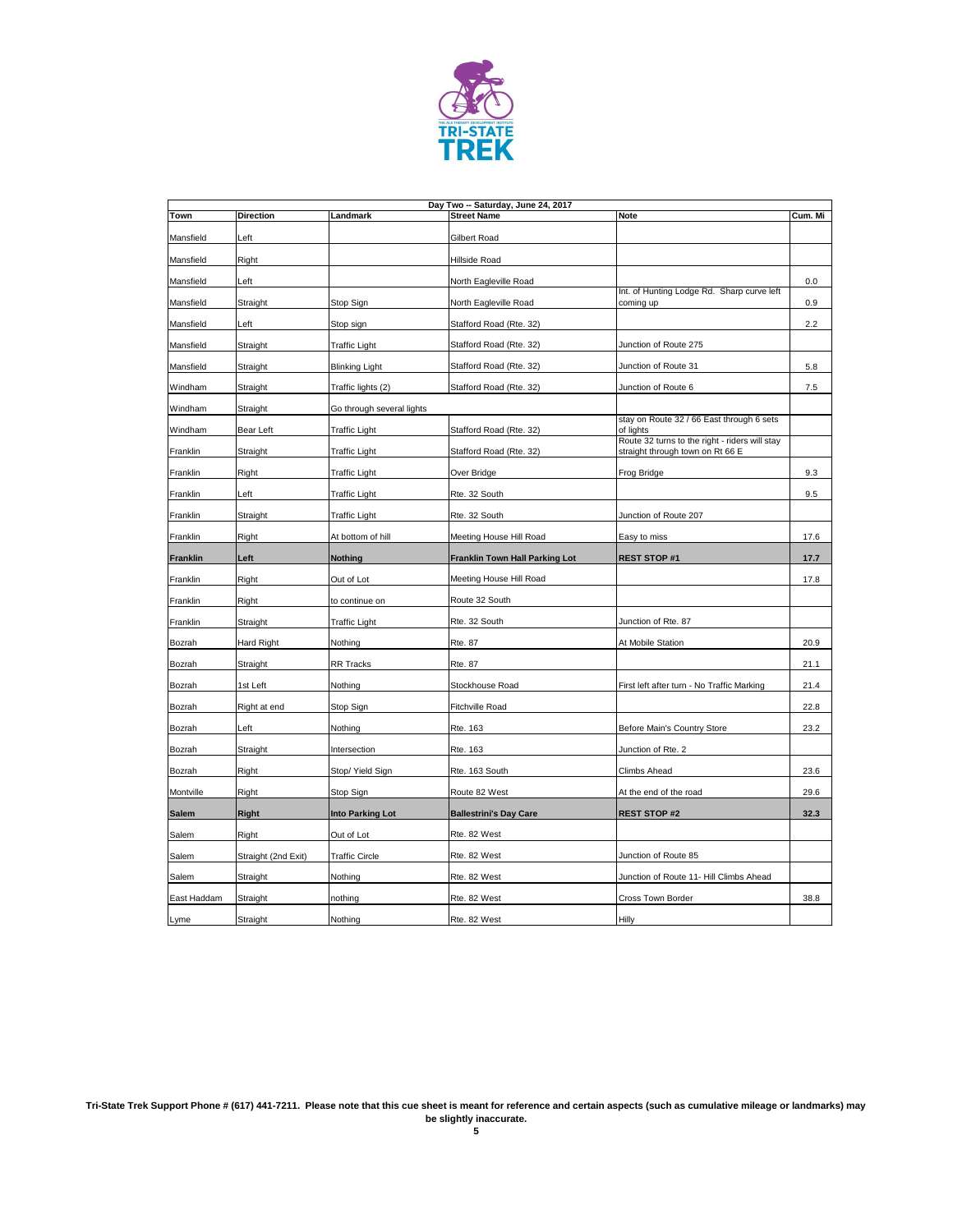

|                | Day Two -- Saturday, June 24, 2017 |                                 |                                   |                                                                  |         |  |  |
|----------------|------------------------------------|---------------------------------|-----------------------------------|------------------------------------------------------------------|---------|--|--|
| Town           | <b>Direction</b>                   | Landmark                        | <b>Street Name</b>                | <b>Note</b>                                                      | Cum. Mi |  |  |
| Lyme           | Straight                           | Flashing light                  | Rte. 148                          | Towards Hadlyme-Chester Ferry                                    | 40.8    |  |  |
| Lyme           | Left                               | Stop Sign                       | Continue on Rte. 148              |                                                                  | 42.2    |  |  |
| Lyme           | <b>Right</b>                       | <b>Parking Lot</b>              | <b>Hadlyme Ferry</b>              | <b>REST STOP #3</b>                                              | 42.3    |  |  |
| Lyme           | Right                              | Out of Lot                      | Onto the Ferry                    |                                                                  |         |  |  |
| Lyme/Chester   |                                    |                                 | Cross CT River by ferry           |                                                                  |         |  |  |
| Chester        | Straight                           |                                 | Exit Ferry Boat                   | Head Straight off Boat                                           |         |  |  |
| Chester        | Straight                           | RR Tracks                       |                                   |                                                                  | 42.6    |  |  |
| Chester        | Straight                           | <b>Traffic Light</b>            | Route 148 West                    |                                                                  | 42.9    |  |  |
| Chester        | Straight                           | Stop Sign                       | Route 148 West                    | Intesection of Main St.                                          | 43.9    |  |  |
| Chester        | Straight                           | Nothing                         | Route 148 West                    | Intersection of Route 9 - Hill Climb Ahead                       |         |  |  |
| Killingworth   | Straight                           | Nothing                         | Route 148 West                    | Crossing Town Border<br>North Roast Meat Hill on Right - Keep an |         |  |  |
| Killingworth   | Left                               | Nothing                         | Roast Meat Hill Road              | eye out                                                          | 49.7    |  |  |
| Killingworth   | Straight                           | Stop Sign                       | Roast Meat Hill Road              | Cross Route 80<br>Street sign is on a hidden wood                | 52.0    |  |  |
| Killingworth   | Left                               | Nothing                         | Iron Works Road                   | post                                                             | 52.4    |  |  |
| Killingworth   | Right at end                       | Stop Sign                       | Glenwood Rd                       |                                                                  | 55.9    |  |  |
| Clinton        | Left                               | At stop sign to stay on         | Glenwood Rd                       |                                                                  | 56.3    |  |  |
| Clinton        | Straight                           | through Stop Signs              | Glenwood Road                     |                                                                  |         |  |  |
| Clinton        | Right                              | <b>Traffic Light</b>            | Route 81 North                    |                                                                  | 57.1    |  |  |
| <b>Clinton</b> | <b>Straight</b>                    |                                 | <b>The Morgan School</b>          | <b>LUNCH STOP (at fields)</b>                                    | 57.7    |  |  |
| Clinton        | Left                               | Out of Lot                      | Route 81 South                    | Back the way you came                                            |         |  |  |
| Clinton        | Straight                           | <b>Traffic Light</b>            | Route 81 South                    | Cross Junction of Route 95 (exit ramps)                          |         |  |  |
| Clinton        | Straight                           | Nothing                         | Route 81 South                    | Road curves sharply to the right                                 |         |  |  |
| Clinton        | Left                               | follow road                     |                                   | road curves left sharply                                         |         |  |  |
| Clinton        | Right                              | <b>Traffic Light</b>            | Route 1 South                     | At second Signal Hill Rd intersection. Stay                      | 58.0    |  |  |
| Madison        | Left                               | 2nd intersection/flashing light | <b>Liberty Road</b>               | Bearing Right after turn                                         | 60.0    |  |  |
| Madison        | Left                               |                                 | <b>Waterbury Ave</b>              |                                                                  | 60.4    |  |  |
| Madison        | Right                              | At End                          | Seaview Ave                       |                                                                  |         |  |  |
| Madison        | Straight                           | Along Beaches                   | Seaview becomes Middle Beach Road | After small bridge                                               | 61.8    |  |  |
| Madison        | Right                              | At End to follow Island Ave.    | <b>Island Ave</b>                 | At Madison Beach Club, then immediate left                       |         |  |  |
| Madison        | Immediate Left                     |                                 | Middle Beach Rd West              |                                                                  |         |  |  |
| Madison        | Right                              | At End                          | West Wharf Road                   | Madison Beach Hotel is on your left                              |         |  |  |
| Madison        | Left                               |                                 | Route 1                           |                                                                  |         |  |  |
| Guilford       | <b>Bear Left</b>                   | Flashing light                  | Route 146                         | Keep an eye out - Riders use caution                             | 66.3    |  |  |
| Guilford       | Straight                           | Flashing Light/ Stop Sign       | Route 146                         |                                                                  |         |  |  |
| Guilford       | Left at end                        | Stop Sign                       | Route 77                          |                                                                  | 67.5    |  |  |

| Guilford | Riaht<br><b>Juick</b> | <b>INothing</b> | Street)<br>Water!<br>46<br><b>I</b> Route<br>T 1.J | . |
|----------|-----------------------|-----------------|----------------------------------------------------|---|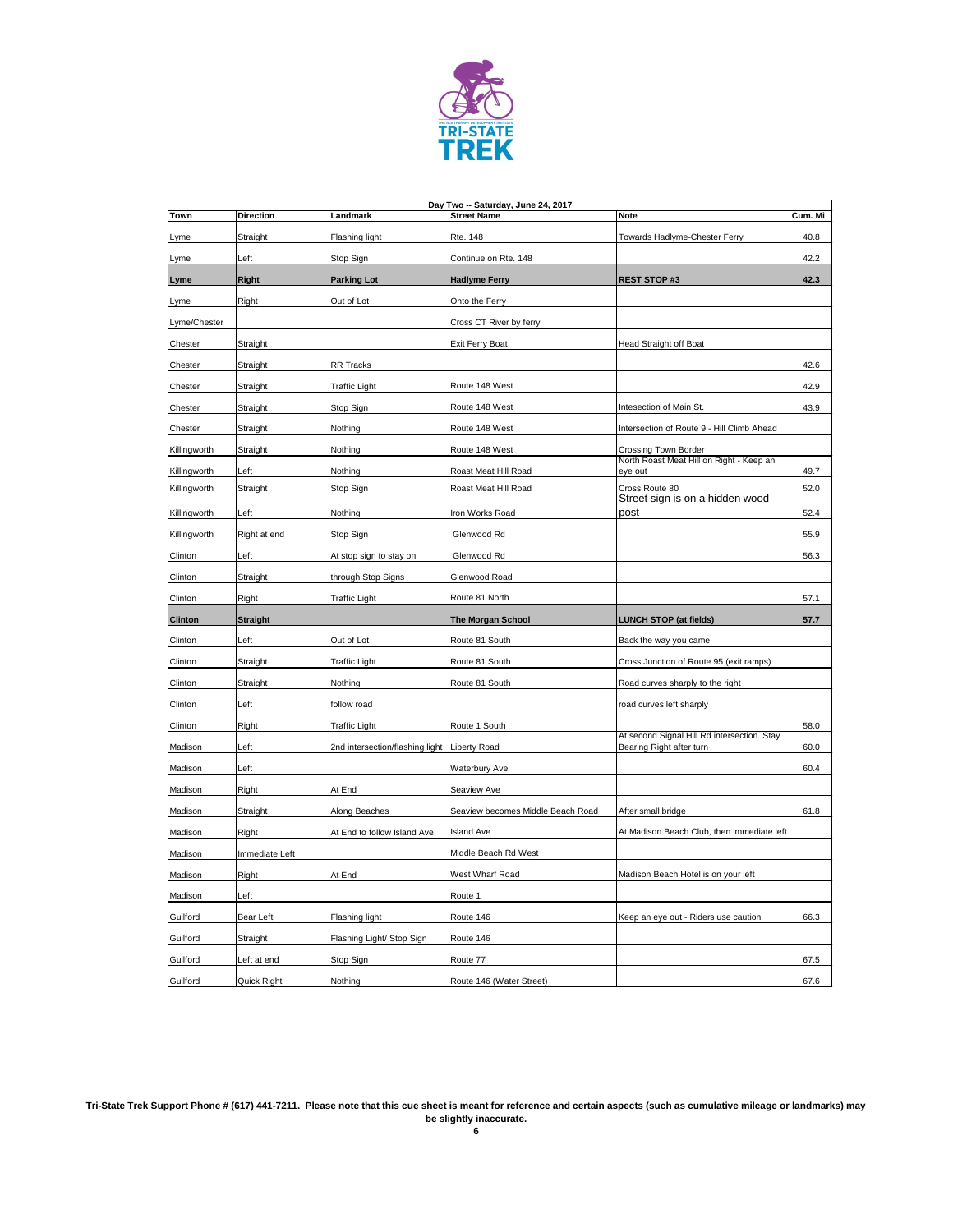

| Day Two -- Saturday, June 24, 2017 |                      |                            |                                           |                                                                               |         |  |
|------------------------------------|----------------------|----------------------------|-------------------------------------------|-------------------------------------------------------------------------------|---------|--|
| <b>Town</b>                        | <b>Direction</b>     | Landmark                   | <b>Street Name</b>                        | <b>Note</b>                                                                   | Cum. Mi |  |
| Guilford                           | Straight             | Over Bridge                | Route 146                                 |                                                                               |         |  |
| Guilford                           | Straight             | Under bridge               | Route 146                                 |                                                                               |         |  |
| Guilford                           | Immediate Bear Right | Immediately after bridge   | Continue on Route 146                     |                                                                               | 68.9    |  |
| Guilford                           | Straight             | <b>Hill Climb</b>          | Route 146                                 | Tight winding hill                                                            |         |  |
| Guilford                           | Straight             | <b>Winding Turns</b>       | Route 146                                 | tight turns                                                                   |         |  |
| <b>Branford</b>                    | Straight             | <b>Under Bridge</b>        |                                           | Tight bridge                                                                  |         |  |
| <b>Branford</b>                    | Straight             | Stop Sign                  | stay on Route 146                         | At Stony Creek Package Store - Hills Ahead                                    | 72.4    |  |
| <b>Branford</b>                    | Straight             | <b>RR Tracks</b>           | Route 146                                 | <b>Big Climb Ahead</b>                                                        |         |  |
| <b>Branford</b>                    | Hard Left (u-turn)   | Stop Sign                  | Route 146                                 | No street markings - (Take hard left, stop at<br>stop sign, and then go left) | 73.8    |  |
| <b>Branford</b>                    | straight             | <b>RR Tracks</b>           | Route 146                                 |                                                                               |         |  |
| <b>Branford</b>                    | <b>Bear Right</b>    | Nothing                    | Route 146                                 | Street not marked                                                             | 74.5    |  |
| <b>Branford</b>                    | <b>Right</b>         | <b>Into Parking Lot</b>    | <b>Young Park</b>                         | <b>REST STOP #4</b>                                                           | 74.6    |  |
| <b>Branford</b>                    | Right                | Out of Lot                 | Route 146                                 |                                                                               | 75.0    |  |
| <b>Branford</b>                    | Right at end         | Stop Sign                  |                                           |                                                                               |         |  |
| <b>Branford</b>                    | <b>Bear Left</b>     |                            |                                           | To stay on 146 (Elizabeth Road)                                               |         |  |
| <b>Branford</b>                    | <b>Bear Right</b>    | Nothing                    | Route 146                                 | At Lenny's Indian Head Inn                                                    | 77.0    |  |
| <b>Branford</b>                    | Left                 | Stop sign                  | Indian Neck Ave. (at Berkshire Petroleum) |                                                                               | 77.5    |  |
| <b>Branford</b>                    | Left                 | <b>Traffic Light</b>       | Maple St.                                 |                                                                               | 78.4    |  |
| <b>Branford</b>                    | Straight             | Stop Sign                  | Maple St.                                 | Int. of Harbor St.                                                            | 78.5    |  |
| <b>Branford</b>                    | Left                 | <b>Traffic Light</b>       | Route 142 West                            |                                                                               | 79.1    |  |
| <b>Branford</b>                    | Straight             | climb                      | Route 142 West                            | short climb                                                                   |         |  |
| <b>Branford</b>                    | Straight             | Stop Sign / Flashing Light | Route 142 West                            |                                                                               | 80.7    |  |
| East Haven                         | Straight             | climb                      | Route 142 West                            | Winding climb                                                                 |         |  |
| East Haven                         | <b>Right</b>         | <b>Traffic Light</b>       | Route 142 (Hemingway Ave)                 | Across the street from the Rite AID                                           | 82.1    |  |
| East Haven                         | 1st Left             | <b>Traffic Light</b>       | Dodge Ave/ turns into Burr Street         | Left at first light. Road winds right then left                               | 82.3    |  |
| East Haven                         | <b>Stay Left</b>     |                            | <b>Burr Street</b>                        | Pass airport on left                                                          | 83.4    |  |
| New Haven                          | Right at end         | Stop Sign                  | <b>Townsend Ave</b>                       | No street sign, after school on right                                         | 84.0    |  |
| New Haven                          | Straight             | <b>Traffic Light</b>       | <b>Townsend Ave</b>                       | Intersection of Fort Hale Road                                                |         |  |
| New Haven                          | Straight             | <b>Traffic Light</b>       | Townsend Ave                              | Intersection of Main Street (see signs for<br>Rte. 95)                        |         |  |
| New Haven                          | Left                 | <b>Traffic Light</b>       | Rte. 1 (Forbes Ave)                       |                                                                               | 85.6    |  |
| New Haven                          | Straight             | Traffic Lights (3)         | Rte. 1 (Forbes Ave)                       |                                                                               |         |  |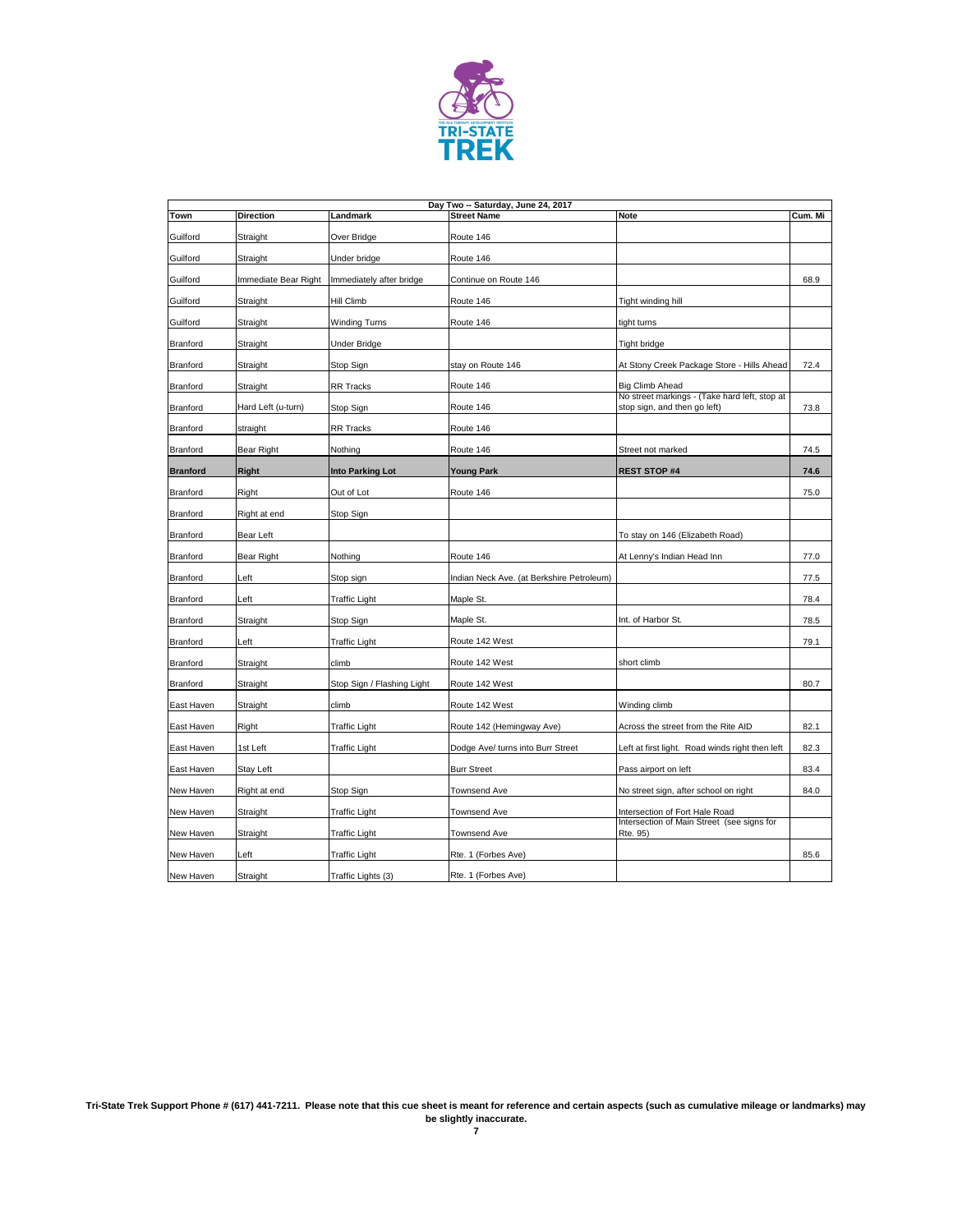

|                  | Day Two -- Saturday, June 24, 2017 |                            |                                            |                                                                     |         |  |  |  |
|------------------|------------------------------------|----------------------------|--------------------------------------------|---------------------------------------------------------------------|---------|--|--|--|
| <b>Town</b>      | <b>Direction</b>                   | Landmark                   | <b>Street Name</b>                         | <b>Note</b>                                                         | Cum. Mi |  |  |  |
| New Haven        | Straight                           | Over Bridge                | Rte. 1 (Forbes Ave)                        | Cross bridge into New Haven - CAUTION<br>AT RR TRACKS - TAKE SLOWLY | 86.4    |  |  |  |
| New Haven        | Left                               | <b>Traffic Light</b>       | East Street/Long Wharf Drive               | Near Sport Haven (Sign says East Street)                            | 86.9    |  |  |  |
| New Haven        | <b>Right curve</b>                 | Follow road                | Stay on Long Wharf Drive                   |                                                                     |         |  |  |  |
| New Haven        | Left                               | <b>Traffic Light</b>       | <b>Seargant Drive</b>                      | In front of Jordan's Furniture                                      | 88.3    |  |  |  |
| New Haven        | Right                              | <b>Traffic Light</b>       | <b>Howard Avenue</b>                       |                                                                     | 88.5    |  |  |  |
| New Haven        | Straight                           | Through Traffic Lights (7) | <b>Howard Avenue</b>                       |                                                                     |         |  |  |  |
| New Haven        | Left                               | <b>Traffic Lights</b>      | Davenport Avenue                           | Past Yale New Haven Hospital                                        | 89.8    |  |  |  |
| New Haven        | Right                              | <b>Traffic Light</b>       | Columbus Avenue (becomes Orange<br>Avenue) |                                                                     | 90.2    |  |  |  |
| New Haven        | Left                               | <b>Traffic Light</b>       | Route 122/Campbell Ave                     |                                                                     | 90.5    |  |  |  |
| New Haven        | Right                              |                            | <b>Ruden Street</b>                        | Before McDonald's                                                   | 90.9    |  |  |  |
| New Haven        | Right                              |                            | <b>Isadore Street</b>                      | At end                                                              |         |  |  |  |
| New Haven        | Right                              |                            |                                            | Into parking lot, then garage                                       |         |  |  |  |
| <b>New Haven</b> | Straight                           |                            | <b>OVERNIGHT AT UNH</b>                    |                                                                     | 91.2    |  |  |  |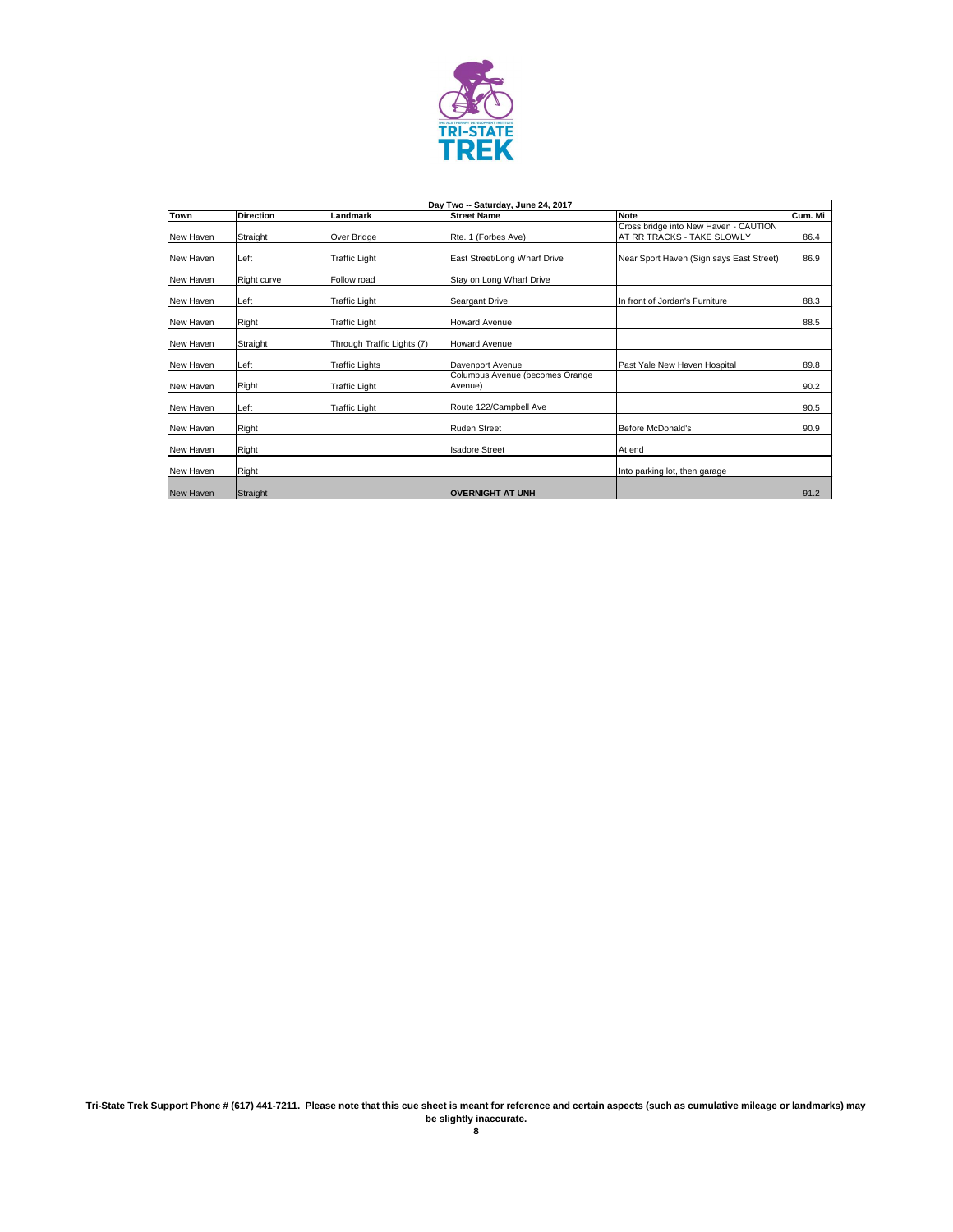

|                          | Day Three -- Sunday, June 25, 2017 |                       |                                                 |                                                                           |         |  |  |  |
|--------------------------|------------------------------------|-----------------------|-------------------------------------------------|---------------------------------------------------------------------------|---------|--|--|--|
| <b>Town</b>              | <b>Direction</b>                   | Landmark              | <b>Street Name</b>                              | <b>Note</b>                                                               | Cum. Mi |  |  |  |
| New Haven, CT Straight   |                                    | Out of Lot            | <b>Tile Street</b>                              | <b>Crossing Isadore Street</b>                                            | 0.0     |  |  |  |
| New Haven, CT Right      |                                    |                       | <b>Rockview Street</b>                          |                                                                           | 0.2     |  |  |  |
| New Haven, CT Stay Right |                                    |                       | <b>Rockview Street</b>                          | At Daytona St.                                                            |         |  |  |  |
| New Haven, CT Left       |                                    | At Light              | Boston Post Road/Route 1                        |                                                                           | 0.3     |  |  |  |
| New Haven                | Right                              |                       | <b>Farwell Street</b>                           | Before Mobil gas station                                                  | 1.0     |  |  |  |
| New Haven                | Quick Left                         | Nothing               | <b>Dalton Street</b>                            |                                                                           |         |  |  |  |
| New Haven                | Straight                           | Stop Sign             | <b>Dalton Street</b>                            | <b>Follow Road</b>                                                        | 1.2     |  |  |  |
| New Haven                | Right at end                       | Follow street         | Meloy Road                                      | Continue through stop sign                                                | 1.3     |  |  |  |
| New Haven                | <b>Bear Left</b>                   | Follow road           | To Stay on Meloy Road                           |                                                                           |         |  |  |  |
| New Haven                | Straight                           | Stop Sign             | Meloy Road becomes Dogwood Road                 |                                                                           | 1.5     |  |  |  |
| New Haven                | Left                               | Stop Sign             | <b>Russell Avenue</b>                           |                                                                           | 2.2     |  |  |  |
| New Haven                | Right                              | At end                | Racebrook Road (Route 114)                      |                                                                           | 3.0     |  |  |  |
| New Haven                | Quick Left                         | <b>Traffic Light</b>  | <b>Tyler City Road</b>                          |                                                                           |         |  |  |  |
| New Haven                | Right                              | Stop Sign             | Lambert Road                                    |                                                                           | 3.5     |  |  |  |
| New Haven                | Left                               | Stop Sign             | <b>Buttonball Road</b>                          |                                                                           | 4.0     |  |  |  |
| New Haven                | Straight                           | Nothing               | Mapledale Road                                  | Across Orange Center Rd., down to the<br>right                            | 4.3     |  |  |  |
| Orange                   | Left                               | At end                | Derby Ave/Route 34                              | USE CAUTION WHEN CROSSING                                                 | 5.4     |  |  |  |
| Derby                    | Straight                           | Nothing               | Derby Ave/Route 34                              | Cross into Derby, CT                                                      | 8.2     |  |  |  |
| Derby                    | Left                               | Cross over Bridge     | <b>Rte. 34</b>                                  | At River Rock Tavern                                                      |         |  |  |  |
| Derby                    | Straight                           | <b>Traffic Light</b>  | <b>Rte. 34</b>                                  | Through the town of Derby/ Home Depot on<br>the right                     | 8.9     |  |  |  |
| Derby                    | Left                               | <b>Traffic Light</b>  | <b>Bridge Street</b>                            | Crossing over bridge                                                      | 9.2     |  |  |  |
| Shelton                  | Right                              | <b>Traffic Light</b>  | Rte. 110 (Howe Street)                          |                                                                           | 9.4     |  |  |  |
| Shelton                  | Immed.Left                         | <b>Traffic Light</b>  | White St.                                       |                                                                           | 9.5     |  |  |  |
| Shelton                  | Immed. Right                       | Nothing               | Perry Ave. (Route 108 South)                    | road turns to the left                                                    | 9.6     |  |  |  |
| Shelton                  | Straight                           | Stop Sign             | Rte. 108 South (Wooster St.)                    | <b>Big Climb</b>                                                          | 9.8     |  |  |  |
| Shelton                  | Straight                           | <b>Traffic Lights</b> | Rte. 108 South                                  | Int. of Meadow St, Constitution Blvd.,<br>Aspetuck Trail, Old Shelton Rd. | 10.6    |  |  |  |
| Shelton                  | <b>Bear Right</b>                  | <b>Traffic Light</b>  | Rt. 108 South                                   |                                                                           | 12.8    |  |  |  |
| Shelton                  | Immed. Right                       | Nothing               | Ripton Road (turns into Walnut Tree Hill<br>Rd) |                                                                           | 12.9    |  |  |  |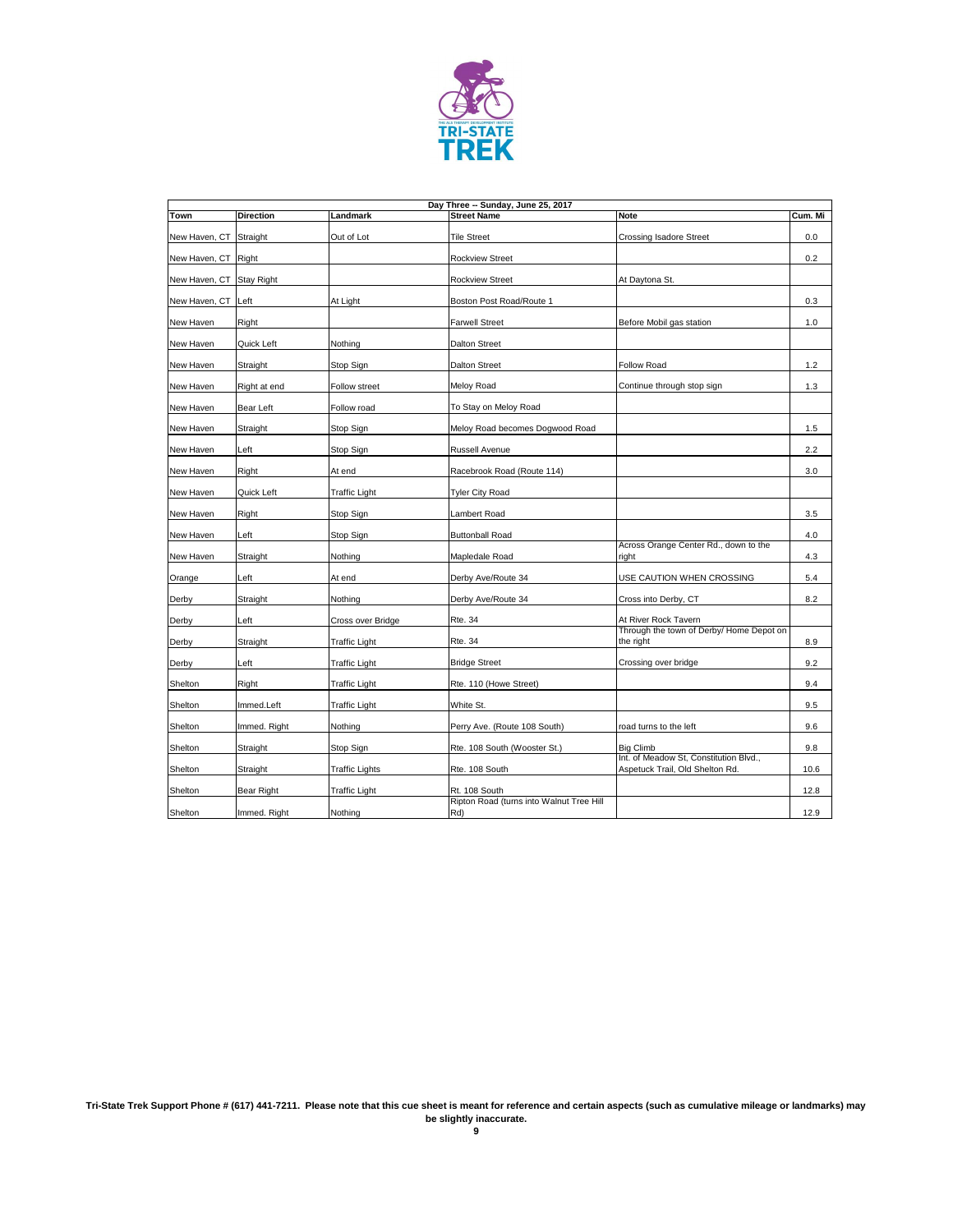

|                | Day Three -- Sunday, June 25, 2017 |                           |                                     |                                                          |         |  |  |
|----------------|------------------------------------|---------------------------|-------------------------------------|----------------------------------------------------------|---------|--|--|
| Town           | <b>Direction</b>                   | Landmark                  | <b>Street Name</b>                  | <b>Note</b>                                              | Cum. Mi |  |  |
| Shelton        | Left                               | Nothing                   | Mohegan Road                        |                                                          | 14.2    |  |  |
| <b>Shelton</b> | <b>Right</b>                       | <b>Into Parking Lot</b>   | <b>Mohegan Elementary School</b>    | <b>REST STOP#1</b>                                       | 14.4    |  |  |
| Shelton        | Right                              | Out of Lot                | Mohegan Road                        |                                                          | 14.5    |  |  |
| Shelton        | Straight/ Bear Left                | Stop Sign                 | Mohegan Road                        | Int. of Booth Hill Road                                  | 15.8    |  |  |
| Monroe         | Straight                           | Stop Sign                 | Mohegan Road                        | Int. of Moose Hill Road                                  | 16.2    |  |  |
| Monroe         | Left                               | Nothing                   | Purdy Hill Road                     | Keep an eye out                                          | 16.7    |  |  |
| Monroe         | Straight                           | <b>Traffic Light</b>      | Purdy Hill Road                     | Junction of Rte. 111 (Walgreen's across to<br>the right) | 17.4    |  |  |
| Monroe         | Straight                           | Stop Sign                 | Purdy Hill Road                     | Int. of Cutler's Farm Road                               | 18.1    |  |  |
| Monroe         | Left at end                        | Stop Sign                 | Sign for Old Newtown Road           | (This is still Purdy Hill Road)                          | 19.2    |  |  |
| Monroe         | Straight                           | <b>Traffic Light</b>      | Judd Road                           | Crossing Junction of Rte. 25                             | 19.3    |  |  |
| Monroe         | <b>Bear Left</b>                   | Fork                      | Stay on Judd Rd.                    | Int. of Stanley Rd                                       | 20.0    |  |  |
| Monroe         | Right                              | Nothing                   | Judd Road                           | Approaching large hill, but turn right on<br>Judd Road   | 20.1    |  |  |
| Easton         | Left                               | Stop Sign                 | Rte. 59 (Stepney Road)              |                                                          | 21.2    |  |  |
| Easton         | Straight                           | stop sign                 | Rte. 136 (Westport Rd.)             | Int. of Sport Hill Road                                  | 23.3    |  |  |
| Easton         | Straight                           | Flashing Light            | Rte. 136/Stop Sign                  | Int. of Center Road                                      | 24.9    |  |  |
| Easton         | Right                              | <b>Traffic Light</b>      | Rte. 58 North (Black Rock Turnpike) | rolling hills                                            | 26.5    |  |  |
| Easton         | Straight                           | Stop Sign                 | Rte. 58 North                       | Int. of Cross Hwy/Church Hill Road                       | 32.9    |  |  |
| Redding        | Straight                           | Nothing                   | after intersection of 107 South     |                                                          | 35.4    |  |  |
| <b>Redding</b> | <b>Right</b>                       | <b>Park Entrance Sign</b> | <b>Putnam Memorial State Park</b>   | <b>REST STOP #2 (Entrance past Pond)</b>                 | 35.8    |  |  |
| Redding        | Left                               | Out of park               | <b>Rte. 58</b>                      |                                                          | 36.3    |  |  |
| Redding        | Right                              | Sign                      | Rte. 107 South                      |                                                          | 36.7    |  |  |
| Redding        | Left at end                        | Stop Sign                 | Rte. 107 South                      |                                                          | 37.5    |  |  |
| Redding        | Bear left                          | Nothing                   | stay on Rt. 107 South               | fast downhill                                            |         |  |  |
| Redding        | Left                               | Stop Sign                 | Jct. Rt. 53 (stay on Rt. 107)       |                                                          | 40.4    |  |  |
| Redding        | Quick Bear Right                   | Stop Sign at Fork         | stay on Rt. 107                     | long climb                                               | 40.5    |  |  |
| Redding        | Straight                           | Nothing                   | stay on Rt. 107                     | fast downhill at Great Pasture Hill Road                 |         |  |  |
| Redding        | Straight                           | Through 2 Traffic Lights  | <b>Rt 107</b>                       |                                                          |         |  |  |
| Wilton         | Right                              | <b>Traffic Light</b>      | Rte. 7                              |                                                          | 44.1    |  |  |
| Ridgefield     | Left                               | <b>Traffic Light</b>      | Rte. 102 West (Branchville Road)    |                                                          | 45.1    |  |  |
| Ridgefield     | Straight                           |                           | Rte. 102 West                       | steep climb                                              |         |  |  |
| Ridgefield     | Left                               | Stop Sign                 | at Ivy Hill/ Rte. 35 South          | Church straight ahead of you                             | 48.6    |  |  |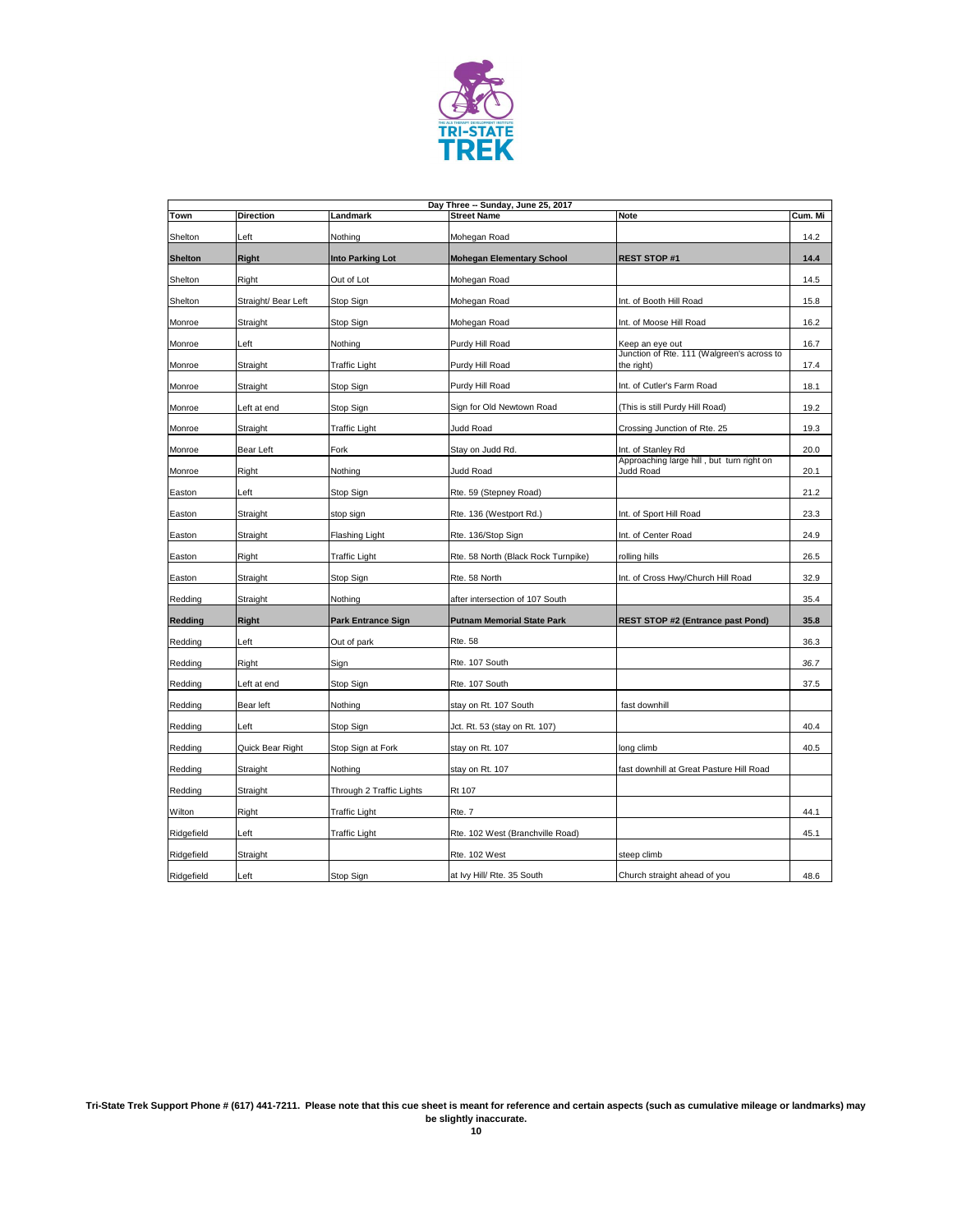

| Day Three -- Sunday, June 25, 2017 |                    |                                               |                                                                    |                                                                                      |         |  |
|------------------------------------|--------------------|-----------------------------------------------|--------------------------------------------------------------------|--------------------------------------------------------------------------------------|---------|--|
| Town                               | <b>Direction</b>   | Landmark                                      | <b>Street Name</b>                                                 | <b>Note</b>                                                                          | Cum. Mi |  |
| Ridgefield                         | First Right        | Nothing                                       | Rte. 35 South                                                      | At Fountain and Church - not marked                                                  | 48.8    |  |
| Ridgefield                         | <b>Bear Right</b>  | Nothing                                       | Stay on Rte. 35                                                    |                                                                                      |         |  |
| SouthSalem, NY                     | Straight           | Nothing                                       | Rte. 35 South                                                      | Cross into NY                                                                        | 50.6    |  |
| <b>South Salem</b>                 | Left               | <b>Nothing</b>                                | <b>Lewisboro Town Park</b>                                         | <b>REST STOP #3/ Small white sign</b>                                                | 54.0    |  |
| South Salem                        | Left               | Out of parking lot                            | Rte. 35 South                                                      |                                                                                      | 54.1    |  |
| Lewisboro                          | Straight           | Traffic Light                                 | Jct. Rte. 121 North (stay on Rte. 35)                              |                                                                                      | 55.5    |  |
| Lewisboro                          | Left               | at the stone bench                            | Rd.)                                                               | Rte. 121 South (Cross River Rd. / Old Post Turn comes up fast. 1/4 mile climb coming | 56.1    |  |
| <b>Bedford</b>                     | Straight           | Nothing                                       | Rte. 121 South                                                     | Junction of Rte. 137/121 - 1/4 mi climb<br>ahead                                     | 59.0    |  |
| Bedford                            | Left               | Stop Sign                                     | Rte. 22 South                                                      |                                                                                      | 60.7    |  |
| <b>Bedford</b>                     | <b>Bear Right</b>  | nothing                                       | Rte. 22 South                                                      | Bear Rt through Bedford Center                                                       | 61.0    |  |
| <b>Bedford</b>                     | Straight           | Traffic Light                                 | Rte. 22 South                                                      |                                                                                      | 61.1    |  |
| <b>Bedford</b>                     | Left               | <b>Traffic Light</b>                          | Greenwich Road                                                     | Turns into Bedford-Banksville Road -<br>Climbs                                       | 61.3    |  |
| <b>Bedford</b>                     | Right              | Nothing                                       | Round Hill Road                                                    | At sign for Troy's Nursery (sign is hidden) -<br>1/2 mi climb ahead                  | 66.9    |  |
| <b>Bedford</b>                     | Straight           | Stop Sign                                     | Round Hill Rd                                                      | Intersection of Banksville                                                           | 67.7    |  |
| Greenwich, CT                      | Bear Left          | Nothing                                       | Round Hill Rd                                                      | Intersection of Creamer Hill Road                                                    | 69.0    |  |
| Greenwich                          | <b>Bear Rt</b>     | Nothing                                       | Round Hill Rd                                                      | at Close Road                                                                        | 69.8    |  |
| Greenwich                          | Right              | Nothing                                       | John Street                                                        | First Church of Round Hill o the right                                               | 70.6    |  |
| Greenwich                          | Straight           | Nothina                                       | John Street                                                        | 1/3 mile steep hill climb                                                            |         |  |
| Greenwich                          | <b>Sharp Right</b> | <b>Corner of Riversville &amp; John</b><br>St | <b>Audubon Center of Greenwich</b>                                 | <b>REST STOP #4</b>                                                                  | 71.9    |  |
| Greenwich                          | Straight/Left      | out of center                                 | Riversville Road (no street sign)                                  | Go Straight (slight left) out of Rest Stop                                           | 71.9    |  |
| Greenwich                          | Left               | Nothing                                       | Pecksland                                                          |                                                                                      | 76.0    |  |
| Greenwich                          | Right              | 3rd Stop Sign                                 | Round Hill Road (No Sign)                                          |                                                                                      | 77.5    |  |
| Greenwich                          | Right              | At End                                        | Lake Avenue                                                        |                                                                                      | 78.6    |  |
| Greenwich                          | Right at 3rd Exit  | <b>Traffic Circle</b>                         | to stay on Lake Avenue                                             | Enter circle, exit at 3rd exit to stay on Lake<br>Ave                                | 79.6    |  |
| Greenwich                          | Right              | <b>Traffic Cricle</b>                         | Lafayette Pl                                                       | <b>First Exit of traffic Circle</b>                                                  | 79.8    |  |
|                                    |                    |                                               | RIGHT on VOLUNTEER LANE FOR STAGING AREA // RIGHT OUT ON LAFAYETTE |                                                                                      |         |  |